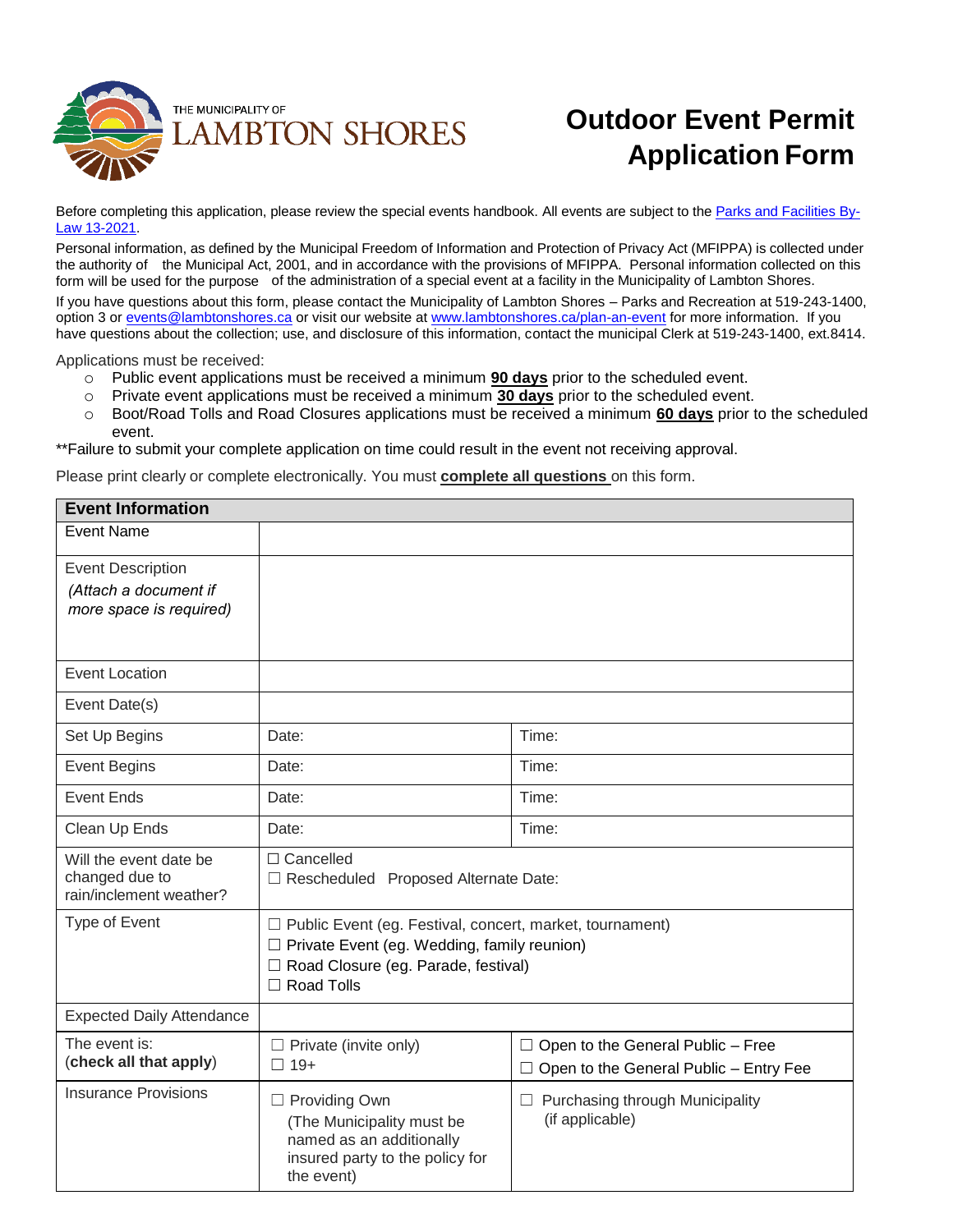| <b>Applicant Information</b>                                                                                                                                                                                                                                                                                                                                                                                                                                                                                                                                              |                                                                                                                                                                                                                                             |                                                                                                                                                                                                                  |  |  |
|---------------------------------------------------------------------------------------------------------------------------------------------------------------------------------------------------------------------------------------------------------------------------------------------------------------------------------------------------------------------------------------------------------------------------------------------------------------------------------------------------------------------------------------------------------------------------|---------------------------------------------------------------------------------------------------------------------------------------------------------------------------------------------------------------------------------------------|------------------------------------------------------------------------------------------------------------------------------------------------------------------------------------------------------------------|--|--|
| Name of organization                                                                                                                                                                                                                                                                                                                                                                                                                                                                                                                                                      |                                                                                                                                                                                                                                             |                                                                                                                                                                                                                  |  |  |
| <b>Address</b><br>(including Postal Code)                                                                                                                                                                                                                                                                                                                                                                                                                                                                                                                                 |                                                                                                                                                                                                                                             |                                                                                                                                                                                                                  |  |  |
| Is your group a Charitable<br>or Non-Profit<br>Organization?                                                                                                                                                                                                                                                                                                                                                                                                                                                                                                              | □ Yes - Charity<br>□ Yes - Non-Profit<br>$\Box$ No                                                                                                                                                                                          |                                                                                                                                                                                                                  |  |  |
| <b>Phone Number</b>                                                                                                                                                                                                                                                                                                                                                                                                                                                                                                                                                       |                                                                                                                                                                                                                                             |                                                                                                                                                                                                                  |  |  |
| Website                                                                                                                                                                                                                                                                                                                                                                                                                                                                                                                                                                   |                                                                                                                                                                                                                                             |                                                                                                                                                                                                                  |  |  |
| <b>Event Contacts</b>                                                                                                                                                                                                                                                                                                                                                                                                                                                                                                                                                     |                                                                                                                                                                                                                                             |                                                                                                                                                                                                                  |  |  |
| <b>Primary Contact</b>                                                                                                                                                                                                                                                                                                                                                                                                                                                                                                                                                    |                                                                                                                                                                                                                                             |                                                                                                                                                                                                                  |  |  |
| <b>Email Address</b>                                                                                                                                                                                                                                                                                                                                                                                                                                                                                                                                                      |                                                                                                                                                                                                                                             |                                                                                                                                                                                                                  |  |  |
| <b>Cell Number</b>                                                                                                                                                                                                                                                                                                                                                                                                                                                                                                                                                        |                                                                                                                                                                                                                                             |                                                                                                                                                                                                                  |  |  |
| <b>Secondary Contact</b>                                                                                                                                                                                                                                                                                                                                                                                                                                                                                                                                                  |                                                                                                                                                                                                                                             |                                                                                                                                                                                                                  |  |  |
| <b>Email Address</b>                                                                                                                                                                                                                                                                                                                                                                                                                                                                                                                                                      |                                                                                                                                                                                                                                             |                                                                                                                                                                                                                  |  |  |
| <b>Cell Number</b>                                                                                                                                                                                                                                                                                                                                                                                                                                                                                                                                                        |                                                                                                                                                                                                                                             |                                                                                                                                                                                                                  |  |  |
| <b>Signature</b>                                                                                                                                                                                                                                                                                                                                                                                                                                                                                                                                                          |                                                                                                                                                                                                                                             |                                                                                                                                                                                                                  |  |  |
| I, the undersigned, hereby acknowledge and certify that:<br>$\bullet$<br>$\bullet$                                                                                                                                                                                                                                                                                                                                                                                                                                                                                        | policies and by-laws pertaining to the special event for which I am now making application;<br>failure to provide complete or accurate information may delay the licensing process;<br>I have the authority to bind the Event Organization. | I have read and understood the Municipality of Lambton Shores Special Event Handbook, along with the<br>The information contained in this application is true and complete to the best of my knowledge, and that |  |  |
| <b>Applicant Name:</b>                                                                                                                                                                                                                                                                                                                                                                                                                                                                                                                                                    |                                                                                                                                                                                                                                             | Signature:                                                                                                                                                                                                       |  |  |
| Date:                                                                                                                                                                                                                                                                                                                                                                                                                                                                                                                                                                     |                                                                                                                                                                                                                                             |                                                                                                                                                                                                                  |  |  |
| <b>Hold Harmless and Indemnification Agreement</b>                                                                                                                                                                                                                                                                                                                                                                                                                                                                                                                        |                                                                                                                                                                                                                                             |                                                                                                                                                                                                                  |  |  |
| I, the undersigned, agrees to indemnify and save the Municipality and the Municipality's employees, officers and<br>agents harmless from any claims prosecutions, actions, proceedings and judgments of any type relating to the<br>use of the municipal property by the Event Organizer. The Event Organizer shall respond to any such matter by<br>engaging legal counsel (at the Event Organizer's expense) to represent the Municipality's interest and will<br>promptly satisfy any settlement amount, fine, bill of costs or judgment imposed with respect to same. |                                                                                                                                                                                                                                             |                                                                                                                                                                                                                  |  |  |
| <b>Applicant Name:</b>                                                                                                                                                                                                                                                                                                                                                                                                                                                                                                                                                    |                                                                                                                                                                                                                                             | Signature:                                                                                                                                                                                                       |  |  |
| Date:                                                                                                                                                                                                                                                                                                                                                                                                                                                                                                                                                                     |                                                                                                                                                                                                                                             |                                                                                                                                                                                                                  |  |  |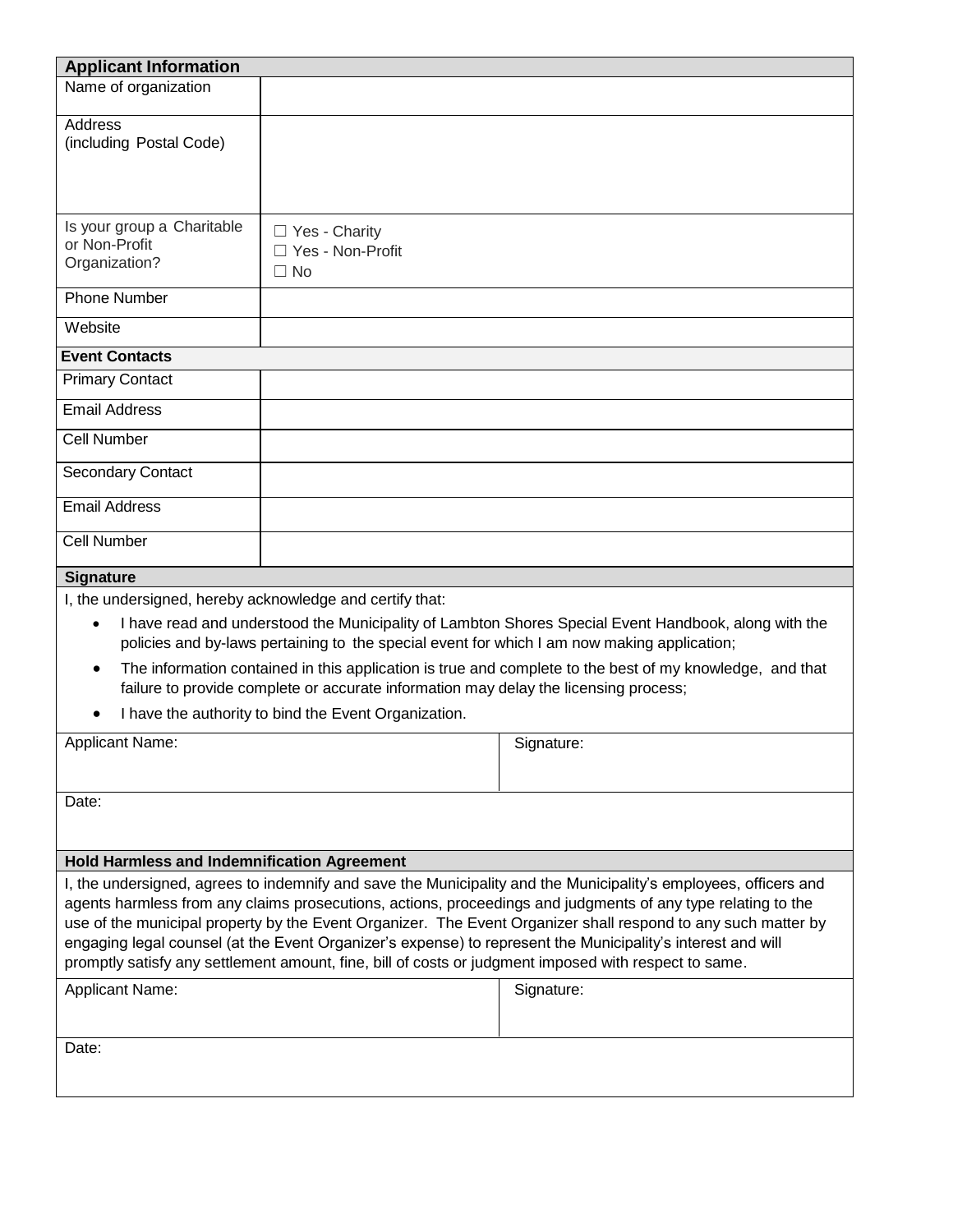

## **Outdoor Event Information Form**

### Required Documents - **All applicants** must submit:

☐ Application Fee and Damage Deposit

☐ Event Layout Plan (includes location of parking, food service area, tents, designated smoking area, etc).

**Note: Required documents specific to each category are listed below, however the Municipality of Lambton Shores reserves the right to ask for additional information to substantiate compliance with other legislation. Forms are available at [www.lambtonshores.ca/plan-an-event](http://www.lambtonshores.ca/plan-an-event) or can be obtained from Lambton Shores Parks and Recreation upon request.** *Item Yes No Details Required* **Alcohol** □ □ □ Licensed area to be indicated on the site layout. [AGCO](https://www.agco.ca/) Special Occasions Permit is required. [Municipal Alcohol](https://www.lambtonshores.ca/en/explore-and-play/resources/Documents/Policy-048---Alcohol-Policy---Amended-2013.pdf)  [Policy](https://www.lambtonshores.ca/en/explore-and-play/resources/Documents/Policy-048---Alcohol-Policy---Amended-2013.pdf) applies. **Amusement Rides and Inflatables** Amusement Rides □ <del>□</del> □ TSSA permits and vendor insurance required. Inflatables ☐ ☐ TSSA permits and vendor insurance required. **Animals for Entertainment / Temporary Petting Zoos** ☐ ☐ Provide details: **Electrical Access** Access to Facility Hydro is required ☐ ☐ Amps required:

Bringing Generator **□** □ □

| <b>Fencing, Digging or Staking</b>                                                                                                                                              |                            |                                 |                                                                                                                                                                                                                                                 |  |  |
|---------------------------------------------------------------------------------------------------------------------------------------------------------------------------------|----------------------------|---------------------------------|-------------------------------------------------------------------------------------------------------------------------------------------------------------------------------------------------------------------------------------------------|--|--|
| Fencing<br>Providing own<br>From the Municipality<br>Snow fence<br>Posts (above ground)<br>Posts (in ground)<br>Digging or staking<br>(eg. for tent or signage<br>installation) | П<br>□<br>□<br>$\Box$<br>П | □<br>□<br>$\Box$<br>$\Box$<br>П | Quantity (metres):<br>Quantity:<br>Quantity:<br>Details:                                                                                                                                                                                        |  |  |
| <b>Fireworks</b>                                                                                                                                                                | П                          | $\Box$                          | Display Fireworks Discharge Application required. All                                                                                                                                                                                           |  |  |
|                                                                                                                                                                                 |                            |                                 | fireworks displays are subject to current <b>Fireworks By-</b><br>Law                                                                                                                                                                           |  |  |
| Food                                                                                                                                                                            |                            |                                 |                                                                                                                                                                                                                                                 |  |  |
| Food Sales/Served                                                                                                                                                               |                            | П                               | Provision of food service must follow Lambton County<br>Community Health Services guidelines. The Community<br>Health Services Department must be contacted at 519-<br>786-2148 or 519-383-8331 directly for food service at<br>special events. |  |  |
| <b>Outdoor Cooking Equipment</b>                                                                                                                                                |                            |                                 | Specify the type of equipment and heating source:                                                                                                                                                                                               |  |  |
| BBQ<br>Other                                                                                                                                                                    | □<br>П                     | □<br>П                          |                                                                                                                                                                                                                                                 |  |  |